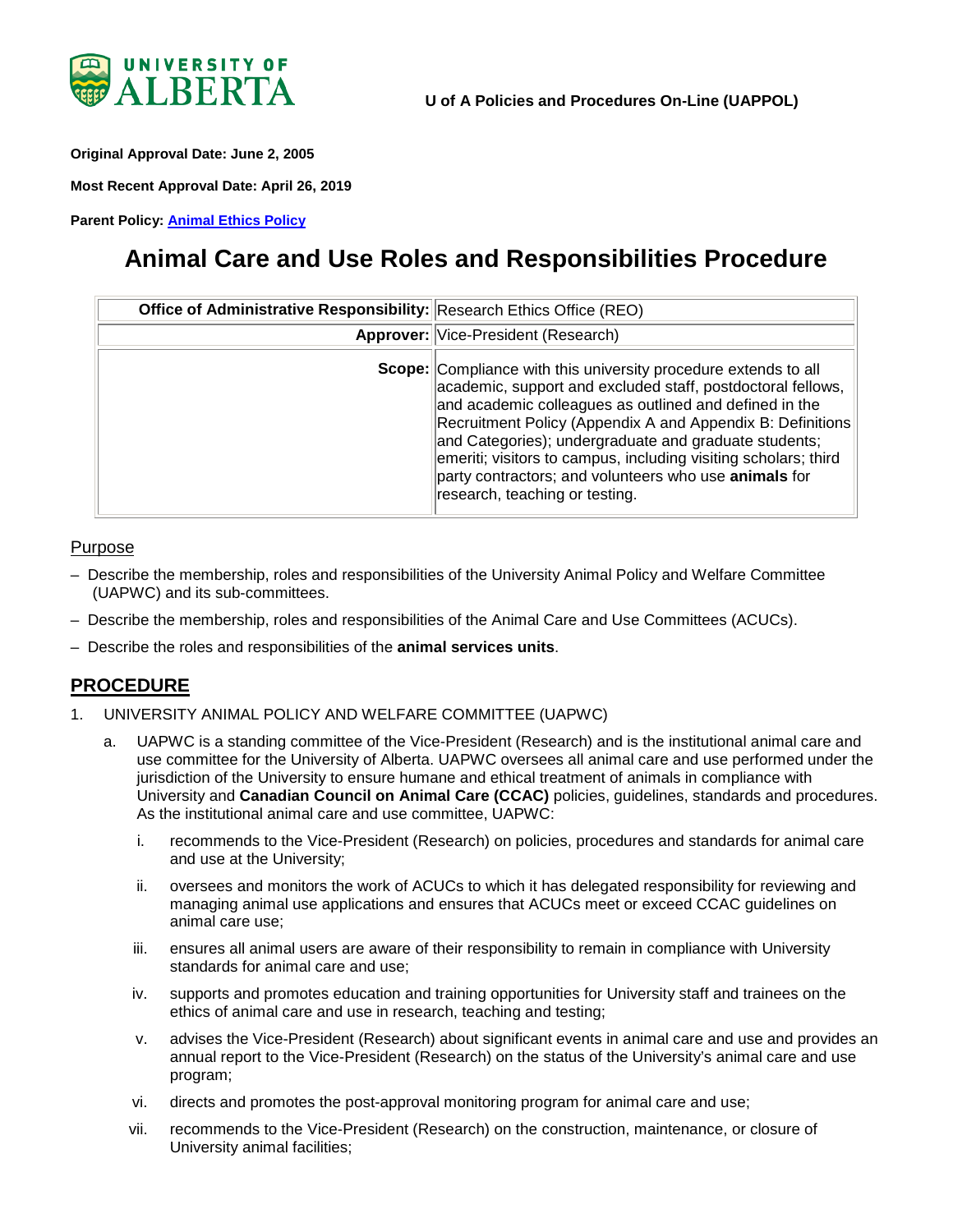

- viii. supports and promotes communication among and between the animal services units, **Principal Investigators (PIs)** and ACUCs to facilitate integrated and collaborative delivery of a comprehensive University-wide institutional animal care and use program;
- ix. reviews regularly (at least every three years) the *Animal Ethics Policy and Procedures*;
- x. hears appeals by PIs of negative decisions by an ACUC (see *Animal Care and Use Committee Appeal Procedure*), and
- xi. supports a coordinated crisis management program for the animal services units in conjunction with the University's Integrated Emergency Master Plan.
- b. The Vice-President (Research) will appoint the following members, typically for three-year terms: the UAPWC Chair, two graduate student representatives, a representative of faculty animal users, a faculty member who does not engage in animal care and use, and two community members.

The following are *ex officio* members of UAPWC: the Vice-President (Research) or designate, the University Veterinarian, the Director of REO, the Associate/Vice Deans (Research) of the Faculty of Science, the Faculty of Agricultural, Life and Environmental Sciences and the Faculty of Medicine and Dentistry, the Chairs of ACUCs, the Directors of the animal services units, a representative of Environment, Health and Safety, the Animal Care and Use Consultant and the Chair of the Cross Cancer Institute Animal Care Committee.

- c. UAPWC will meet at least twice per year and as often as necessary to fulfil its responsibilities. Quorum will constitute 50% of the membership plus one, including at least one veterinarian, one ACUC Chair and one community member. REO will serve as the secretariat for UAPWC.
- 2. COMMITTEE FOR ANIMAL RESOURCES (CAR)
	- a. CAR is a standing committee of UAPWC. CAR concerns itself with evaluation of and planning for University animal facility use and development. It is comprised of the University Veterinarian, the Director of REO, the Directors of the animal services units, a representative from Environment, Health and Safety, a representative from Facilities and Operations, the Associate/Vice Deans (Research) of the Faculties in which animal research is undertaken and the Chair of UAPWC.
	- b. CAR's specific responsibilities include:
		- i. evaluating and making recommendations regarding upgrades to existing animal facilities, development of new facilities, and closure of facilities that do not meet CCAC guidelines;
		- ii. reviewing and approving all plans for new structures or renovations to existing facilities designed for animals, to ensure that CCAC guidelines for facilities are met or, when possible, exceeded;
		- iii. touring all University of Alberta animal facilities, at least every three years, to evaluate operations, maintenance and repair requirements;
		- iv. setting priorities/recommendations for any Facility Alteration Request (FAR) submitted by UAPWC;
		- v. providing a consultation service to faculty recruitment processes when animal use is anticipated;
		- vi. developing an integrated communication plan to address the needs of the research community and animal users, in particular to assist Facilities and Operations to provide timely and effective support for animal services units and PIs, in particular those operating alternate animal housing sites in the event of emergency, including power or HVAC failure, fire, flood, intrusion or criminal activities;
		- vii. identifying research trends involving animal use to facilitate long-term planning for facilities and infrastructure requirements.
	- c. CAR shall meet at least quarterly, at the call of the Chair and as often as necessary to fulfil its responsibilities. Quorum will constitute 50% of the membership plus one. REO will serve as the secretariat for CAR.
- 3. ANIMAL CARE AND USE COMMITTEES (ACUCs)

#### Responsibility

a. Animal Care and Use Committees are established by and report to UAPWC. ACUCs are: ACUC – Biosciences, ACUC – Livestock, ACUC – Health Sciences 1 and ACUC – Health Sciences 2.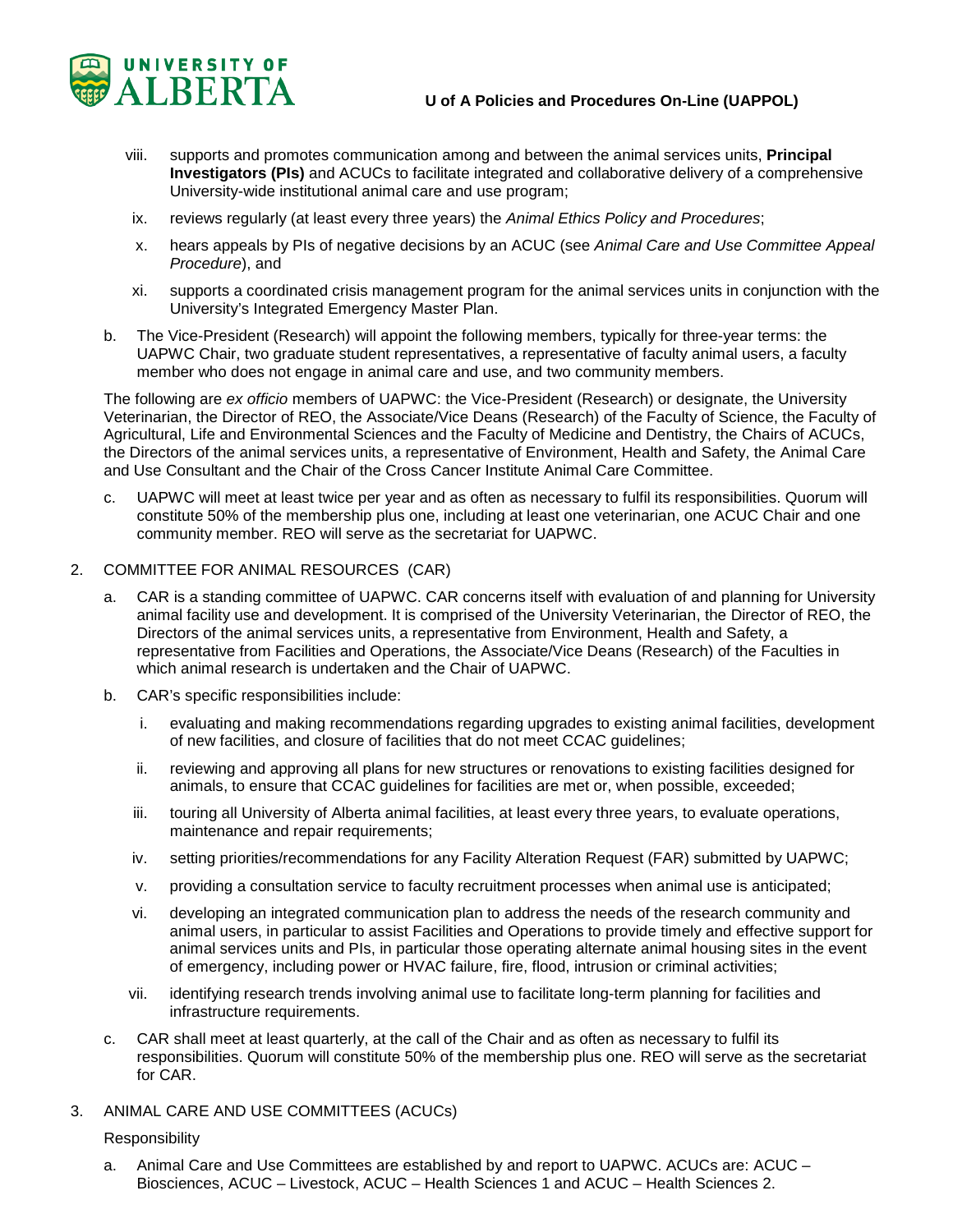

- b. Each ACUC is mandated to approve, reject, propose modifications to or terminate the approval of any proposed or ongoing animal use that is subject to review under this Policy. The Chairs of ACUCs bring forward to UAWPC issues arising from the reviews they oversee. Detailed information on the scope of each ACUC and its membership is described below and in the *Animal Care and Use Committee Structure, Application and Review Procedure* and in records maintained by REO.
- c. ACUCs will review and assess animal use protocols, according to the *Animal Care and Use Committee Structure, Application and Review Procedure*, the *CCAC policy statement on: ethics of animal investigation*  and CCAC guidelines on animal use protocol review as well as any other relevant CCAC guidelines and policy statements.
- d. ACUCs will work with the staff of the animal services units to ensure compliance with its decisions and with the conditions set out in approved animal use protocols.
- e. ACUCs will conduct annual on-site reviews of all the animal care facilities and areas in which animals are used associated with the animal use protocols it reviews. ACUCs will develop alternatives to on-site reviews for research conducted in the field.
- f. ACUCs will receive and follow-up unanticipated adverse event reports as required.
- g. ACUCs will implement strategies and recommendations arising from post-approval monitoring activities as required.
- h. ACUCs will contribute to and participate in CCAC site visits and assessments and other such assessments as required.

#### Membership

A dynamic and collaborative peer review process is vital to the animal care and use program. Senior administrators at all levels of the institution should acknowledge, support and, wherever possible, recognize the work of current ACUC members and assist with identification and recruitment of new members. Facility veterinarians and staff who serve on ACUCs, like researchers who are also reviewers, must be able to provide support and advocacy for both scientific excellence and ethical and humane use of animals according to CCAC guidelines. ACUCs, the animal services units and the PIs share responsibility for the effectiveness of the university animal care and use program.

- i. The ACUC Chair will typically be selected from among the current scientific/faculty membership of ACUC and will be appointed by the Vice-President (Research).
- j. Normally, ACUC members will be appointed by REO for terms of no less than two years and no more than four years, renewable to a maximum of eight consecutive years of service. The voting membership will include:
	- i. faculty/scientific members experienced in animal care and use and representative of the animal use commonly reviewed by ACUC;
	- ii. a veterinarian experienced in experimental animal care and use;
	- iii. the Director of the animal services unit, who may also be a veterinarian, most closely aligned with the majority of the animal use reviewed by the ACUC;
	- iv. an institutional member whose normal activities, past or present, do not depend on or involve animal use for research, teaching or testing;
	- v. at least one and preferably two or more person(s) representing community interests and concerns, who has (have) had no affiliation with the institution, who has (have) not been significantly involved in animal use for research, teaching or testing;
	- vi. technical staff representation (either an animal facility or an animal research technician);
	- vii. graduate student representation;
	- viii. the Chair of UAPWC or designate, and
	- ix. the Animal Care and Use Consultant.

The ACUC Specialist, although not a voting member of ACUC, will provide advice and recommendations to ACUC on animal use protocols, CCAC requirements and ACUC processes.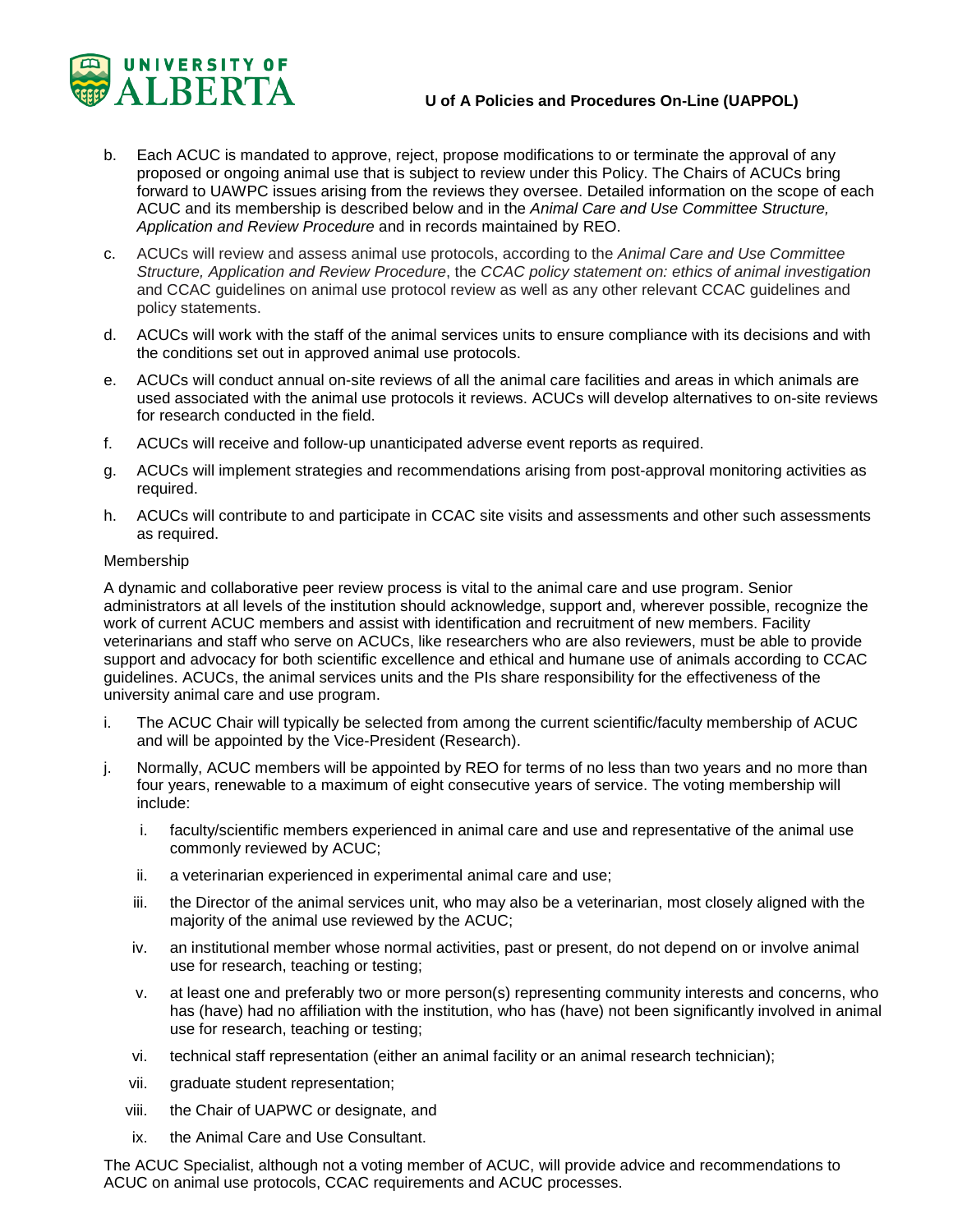

#### Meetings

- k. ACUCs will typically meet once a month in person or as required at the call of the Chair.
- l. Decisions will, to the extent possible, be made by consensus. If consensus cannot be achieved, decisions must be supported by a simple majority of eligible voting members.
- m. Quorum will constitute the Chair, one veterinarian, one community member and at least two additional scientific members, one of whom must be a faculty member.
- n. ACUC members shall disclose any potential conflict of interest and recuse themselves from meetings or discussions about animal use protocols on which they are named.
- o. ACUC meetings and decisions will be documented in meeting minutes, correspondence and the on-line research ethics system. ACUC records and discussions are confidential unless otherwise indicated.
- p. REO will serve as the secretariat for ACUCs and will compile the annual animal use data form for CCAC.

#### 4. ANIMAL SERVICES UNITS

In order for investigators and teachers to have animals that are healthy subjects for research, teaching or testing and for the University to meet its obligations to protect the health and welfare of the animals, there must be competent veterinary and animal care service providers whose numbers and expertise match the nature and scope of the institutional program.

- a. The animal services units provide animal care and services in support of approved animal use at the University of Alberta.
- b. The animal services units are responsible for ensuring that animal care is in compliance with CCAC guidelines.
- c. All University operated facilities or locations where animals are used or housed must be overseen by and accountable to one of the animal services units.
- d. The animal services units and their Directors and/or Directors of Animal Care report to the Deans of their respective Faculties for administrative matters and are accountable to the University Veterinarian as the designate of the Vice-President (Research) for their compliance with CCAC guidelines.

### **DEFINITIONS**

Any definitions listed in the following table apply to this document only with no implied or intended institution-wide use.

| Animal                                                  | Any living non-human vertebrate and any living invertebrate of the class of<br>cephalopoda, including free-living and reproducing larval forms, used for<br>research, teaching, or testing purposes by University staff or trainees.                                                                                                                                                                                                                                                                                     |
|---------------------------------------------------------|--------------------------------------------------------------------------------------------------------------------------------------------------------------------------------------------------------------------------------------------------------------------------------------------------------------------------------------------------------------------------------------------------------------------------------------------------------------------------------------------------------------------------|
| <b>Animal Services Units</b>                            | Animal facilities established and operated by the University of Alberta as<br>ongoing administrative units to provide veterinary and animal care staff,<br>infrastructure, training, oversight and other resources to support the use of<br>animals in research, teaching and testing by University staff and trainees.<br>They currently are: Agricultural Food and Nutritional Sciences Animal<br>Services (AFNSAS), Health Sciences Laboratory Animal Services<br>(HSLAS) and Science Animal Support Services (SASS). |
| <b>Canadian Council on</b><br><b>Animal Care (CCAC)</b> | The national organization responsible for setting and maintaining<br>standards for the ethical use and care of animals used in science<br>(research, teaching and testing) in Canada.                                                                                                                                                                                                                                                                                                                                    |
| <b>Principal Investigator (PI)</b>                      | A member of the academic staff who is responsible for the design,<br>conduct, supervision and oversight of the care and use of animals in<br>research, teaching or testing as describe in an approved animal use<br>protocol.                                                                                                                                                                                                                                                                                            |

## **FORMS**

No forms for this Procedure. **[\[▲Top\]](#page-0-0)**